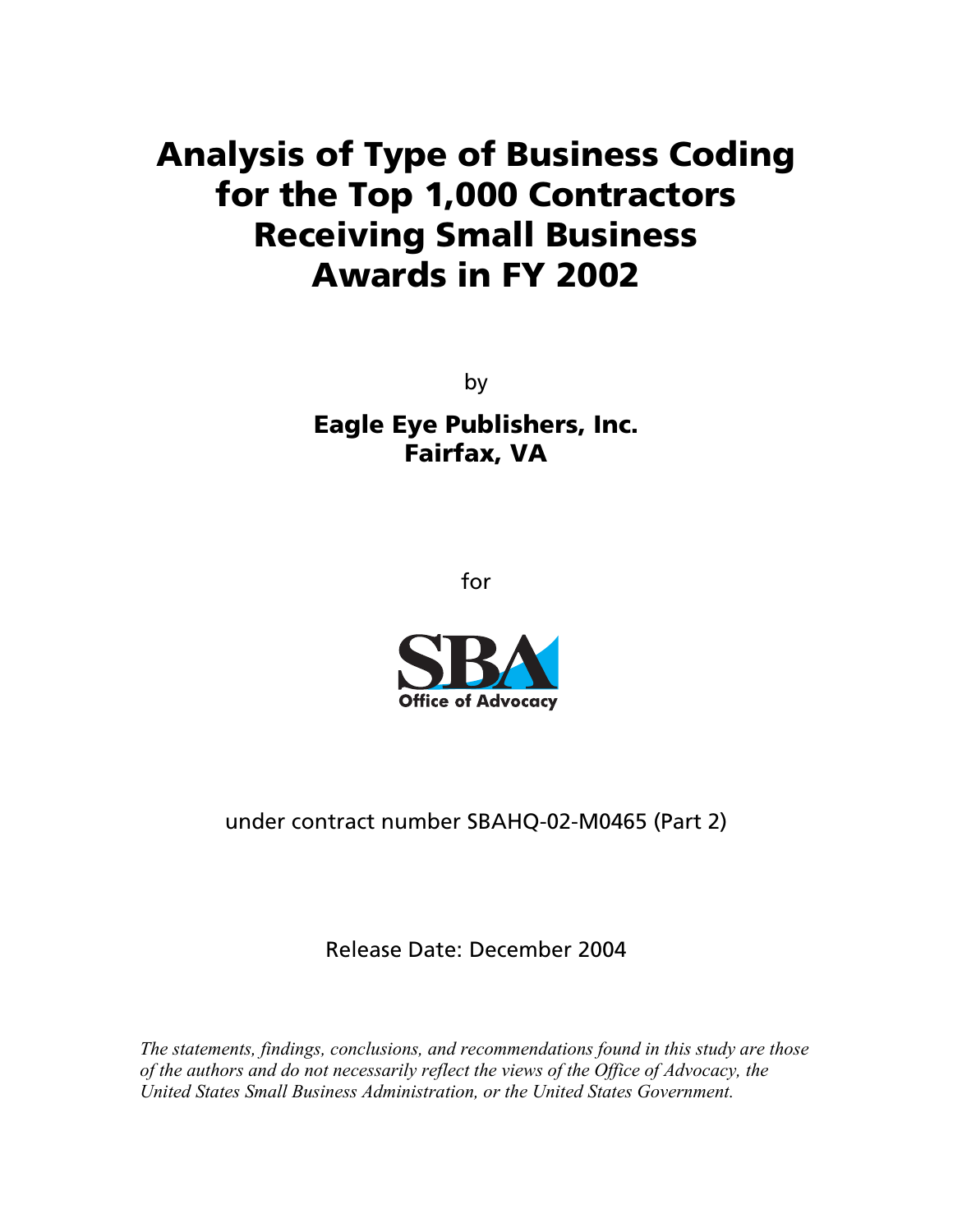

# **SMALL BUSINESS RESEARCH IIVIVIAR**

**No. 246**

**December 2004**

### Analysis of Type-of-Business Coding for the Top 1,000 Contractors Receiving Small Business Awards in FY 2002

by Eagle Eye Publishers, Inc. 2004. [14] pages. Fairfax, Va. 22030 under contract no SBAHQ-02-M0465 (Part 2)

The Individual Contract Action Report (ICAR), maintained by the General Services Administration's (GSA's) Federal Procurement Data System (FPDS) is the government's master contract database of how agencies spend available procurement dollars. Information entered into the FPDS plays a critical role in measuring the success or failure of small business procurement policies each year.

A review of the transaction records coded as being awarded to small businesses in the ICAR file identified large vendors as some of the actual recipients. This calls into question the reliability of the FPDS in determining contractor size. Drawing extensively from data in the ICAR file, this study provides a preliminary statistical assessment of the extent to which names of large businesses appear among the awards made to the 1,000 largest small business contractors in FY 2002.

#### **Overall Findings**

Of the top 1,000 small business contractors in FY 2002, Eagle Eye Publishers' analysis found 44 parent companies it identified as either large firms or "other." Contracts to these two groups taken together had a total value of \$2 billion. The coding problem could have been a result of erroneously assigned type-of-business codes, or of a large firm's acquisition of a smaller firm during the fiscal year, or of a small firm's growing out of its size classification, among other possible reasons.

#### **Highlights**

• Eagle Eye found 39 large companies among the top 1,000 small business contractors in FY 2002. It classified another five contractors as "other" entities, including non-profit organizations and government entities.

• The total contract dollars awarded to these 44 entities was \$2 billion. If these awards had been coded as going to large businesses or "other," this would have lowered the small business share of FY 2002 procurement from 20.5 percent to 19.7 percent.\*

• The Department of Defense and the General Services Administration accounted for 79 percent of the contract awards found to have gone to large businesses or those in the "other" category. The analysis shows that DoD's contracts amounted to \$967.6 million and GSA's were \$620.0 million. Other agencies had significantly lower amounts.

• Eighty percent of these awards were issued on some form of multiple award or IDIQ (indefinite delivery/indefinite quantity)-type contract.

• The inconsistent type-of-business coding found in this study suggests that federal policymakers need to review and streamline agency policies on designating vendors as small businesses.

\*Percentage of contracting dollars designated for small business procurement based on Eagle Eye estimates for FY2002.

This Small Business Research Summary (ISSN 1076-8904) summarizes one of a series of research papers prepared under contracts issued by the U.S. Small Business Administration's Office of Advocacy. The opinions and recommendations of the authors of this study do not necessarily reflect official policies of the SBA or other agencies of the U.S. government. For more information, write to the Office of Advocacy at 409 Third Street S.W., Washington, DC 20416, or visit the office's Internet site at www.sba.gov/advo.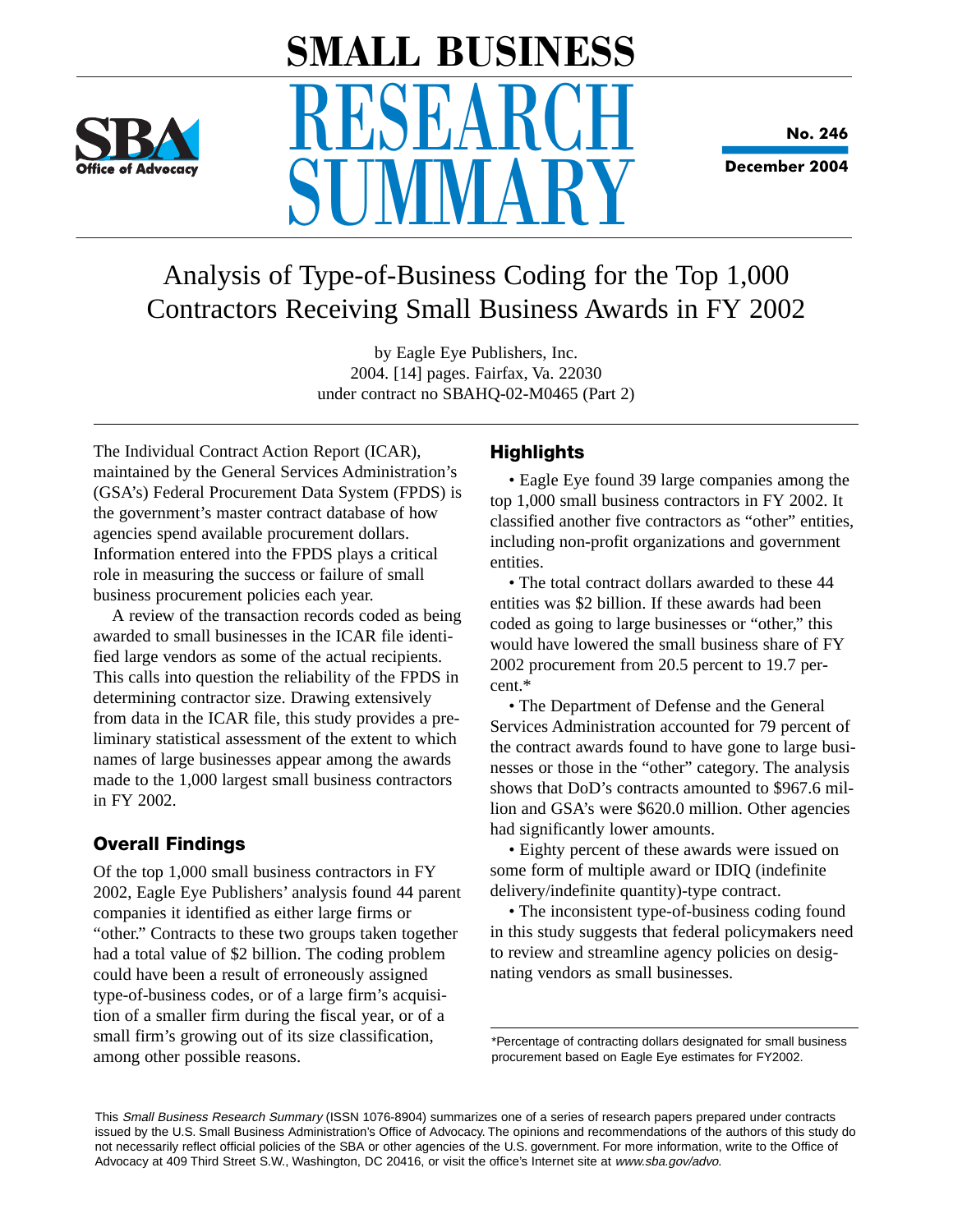#### **Scope and Methodology**

The authors selected all FY 2002 ICAR transaction records coded as a "small, minority-owned business" or "all other small business." This information was merged with Eagle Eye's proprietary data on parent companies for every firm listed in the ICAR database. The resulting database was then sorted, totaled, and ranked, generating Eagle Eye's small business ranking for FY 2002.

Eagle Eye then identified all known Dun & Bradstreet Data Universal Numbering System (DUNS) numbers associated with these companies. This contract file was also merged with the Central Contractor Registry (CCR) and Pro-Net company files, using the DUNS number as the linking field, to identify the SBA- and Department of Defense (DoD)-assigned small business classifications for the top 1,000 contractors. The official CCR and Pro-Net small business indicators helped to validate Eagle Eye's small business designations.

Eagle Eye developed a coding system of business size status to identify small firms in the ICAR data that appeared to be coded correctly, questionably, or incorrectly.

The final report was peer reviewed consistent with the Office of Advocacy's data quality guidelines. More information on this process can be obtained by contacting the director of economic research at *advocacy@sba.gov* or (202) 205-6533.

#### **Ordering Information**

The full text of this report and summaries of other studies performed under contract to the U.S. Small Business Administration's Office of Advocacy are available at *www.sba.gov/advo/research.* Copies are also available from:

National Technical Information Service 5285 Port Royal Road Springfield, VA 22161 (703) 487-4650, (703) 487-4639 (TDD) *www.ntis.gov* NTIS order number: PB2005-100004 Pricing information: Paper copy A03 (\$26.50) Microfiche A01 (\$14.00) CD-ROM A00 (\$18.95) Electronic download A00 (Free)

To receive email notices of new Advocacy research, press releases, regulatory communications, and publications, including the latest issue of *The Small Business Advocate* newsletter, visit *http://web.sba.gov/list* and subscribe to the appropriate Listserv.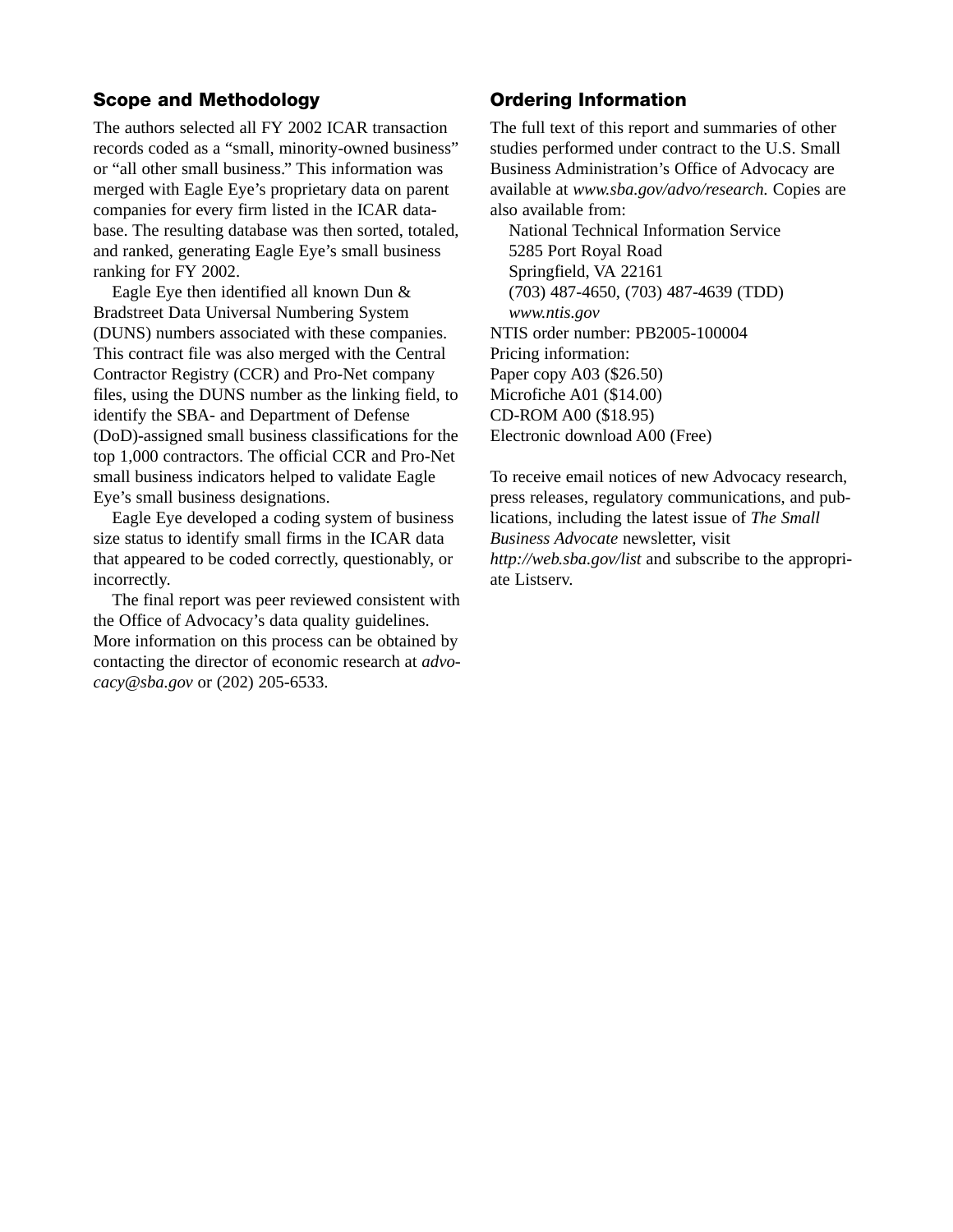#### **Introduction**

 $\overline{a}$ 

The Individual Contract Action Report (ICAR), maintained by the General Services Administration's (GSA's) Federal Procurement Data System (FPDS) is the government's master contract database of how agencies spend available procurement dollars. In FY 2002, this file reported procurement data for 84,501 companies, 215,506 contracts and over 700,000 contract transactions.

Among the approximately four dozen key data elements entered in the ICAR database by contract officers for each contract action are a variety of business type, socioeconomic indicators specifying company size (e.g., small, large), and ownership characteristics (e.g., minority-owned, woman-owned, veteran-owned). Many decisions about procurement policy are based upon the analysis of spending trends in these data categories.

For federal procurement purposes, a business is classified as small if it is independently owned and operated and not dominant in its market, according to the U.S. Small Business Administration (SBA). A firm must also fall under certain employment and revenue thresholds to be considered small. These thresholds are known as "size standards." They are assigned and administered by the SBA's Office of Size Standards.

The size standards used by all agencies in FY 2002 were extensively modified by the SBA in October, 2000. At that time, the SBA transformed the old Standard Industrial Classification (SIC)-based system to one based on the North American Industrial Classification Code (NAICS). Businesses are coded as small based on either a three-year average revenue threshold or an employment threshold established by SBA for each separate, six-digit NAICS category. Socioeconomic company data collected along with business size information as part of the ICAR data collection process apply only to small vendors $1$ 

Businesses self-certify as small or large on each bid they submit. Examples of registration tools include the Department of Defense's Central Contractor Registry (CCR) and the SBA's Pro-Net contractor databases. Enforcement of the size standard by the SBA occurs when a company's self-certification is protested by a contracting officer, another bidder, or by the SBA. During fiscal year 2002, the SBA processed 383 size protests. Of these, 110 protests, or 29%, were dismissed on procedural grounds. Of the cases accepted for review, 85 firms were found to be other than small. $^2$ 

Eagle Eye has found that transaction records coded as being awarded to small businesses in the ICAR file often identify Large and "Other" vendors as the actual contract

<sup>&</sup>lt;sup>1</sup> U.S. Small Business Administration, *Guide to SBA's Definitions of Small Business*, downloaded from www.sba.gov August 21, 2003, page 1.

<sup>&</sup>lt;sup>2</sup> Fred Armendariz, "Prepared Remarks of Mr. Fred C. Armendariz, Associate Deputy Administrator, Small Business Administration," presented at the U.S. House of Representatives Small Business Committee Hearings, "Are Big Businesses Being Awarded Contracts Intended for Small Businesses?" (U.S. Small Business Administration, Washington, DC), May 7, 2003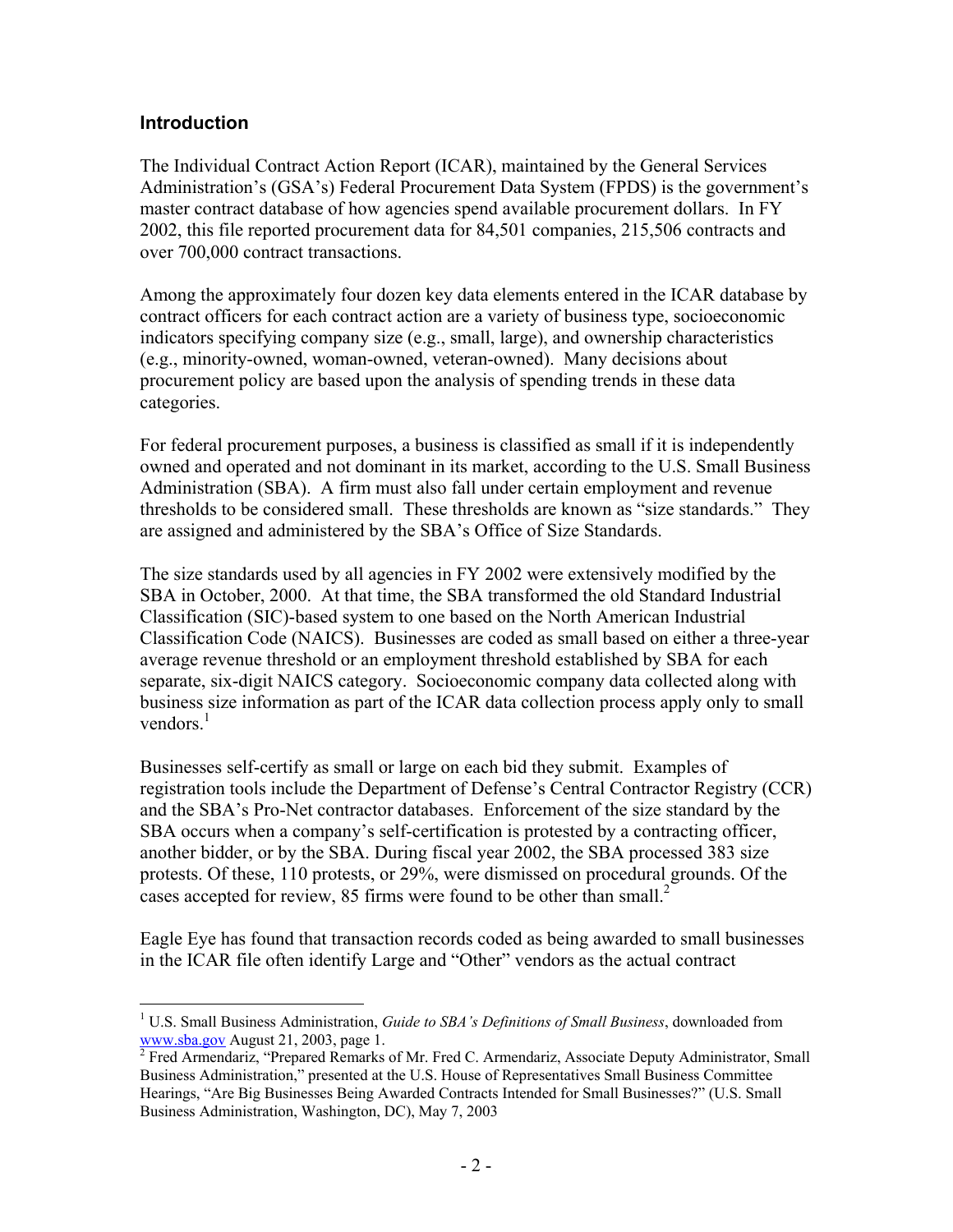recipients. This leads to many situations where the same company gets assigned with two or more different Business Type codes. In FY 2002, a total of 17,326, or 29 percent, of the 60,071 individual companies/divisions (DUNS translations) reporting small business prime contract revenue also reported receiving dollars coded under other types of business.

Such acquisition vehicles as the GSA Schedule and Multiple Award Contracts (MACs) lack the safeguards that traditionally protected small business procurement. For example, GSA Schedule contracts allow for task orders to be awarded that are currently not subject to the size standards requirement of the Small Business Act. Nonetheless, the number of small business contracts using these vehicles has grown. Table 1 shows that small business awards on GSA Schedule Contracts grew 298 percent between FY 1995 and FY 2002, while MAC small firm transactions grew exponentially. Table 6 (below, page 12) and the accompanying discussion describe this phenomenon in more detail.

#### **Table 1: Count of Small Business Contract Transactions On GSA Schedule and MAC Contracts, FY95 - FY02**

|                          | <b>FY95 FY96</b> | <b>FY97</b> | <b>FY98</b> | FY99 FY00 |                                                       | <b>FY01 FY02</b> | Change                                                                           |
|--------------------------|------------------|-------------|-------------|-----------|-------------------------------------------------------|------------------|----------------------------------------------------------------------------------|
| <b>GSA Schedules</b>     |                  |             |             |           | 9.672 9.803 10.798 13.769 18.981 22.289 26.121 38.529 |                  | 298.4%                                                                           |
| Multiple Award Contracts |                  |             |             |           |                                                       |                  | 9    129    7.797    10.220    12.041    14.790    18.172    20.482    227477.8% |

These observations and trends raise questions about the extent to which the ICAR file can be relied upon to assess fundamental measures of small business participation in the federal marketplace. As GSA Associate Administrator Felipe Mendoza acknowledged before the U.S. House of Representatives Small Business Committee at its May, 2003 hearings, "The FPDS is not a reliable source for determining a contractor's size."<sup>3</sup>

Nonetheless, information entered into the FPDS system plays a critical role in measuring the success or failure of small business procurement policies each year. Drawing extensively from data in the ICAR file, this study provides a preliminary, statistical assessment of the extent to which the names of large businesses appear among the awards made to businesses ranked among the 1,000 largest small vendors in FY 2002.

#### **Data Sources and Methodology**

#### **ICAR Procurement Data**

 $\overline{a}$ 

To perform this analysis Eagle Eye Publishers, Inc., (Eagle Eye) extracted all contract transaction records from the ICAR file coded as being awarded to small businesses in FY 2002. Eagle Eye enhanced these extracted records with additional, small business information from the SBA's Pro-Net small business file (downloaded August, 2003), the DoD's master CCR database (April, 2003 version), and from Eagle Eye's staff research.

<sup>&</sup>lt;sup>3</sup> Felipe Mendoza, "Prepared Remarks of Mr. Felipe Mendoza, Associate Administrator, U.S. General Services Administration," presented at the U.S. House of Representatives Small Business Committee," (U.S. Small Business Administration, Washington, D.C.), May 7, 2003.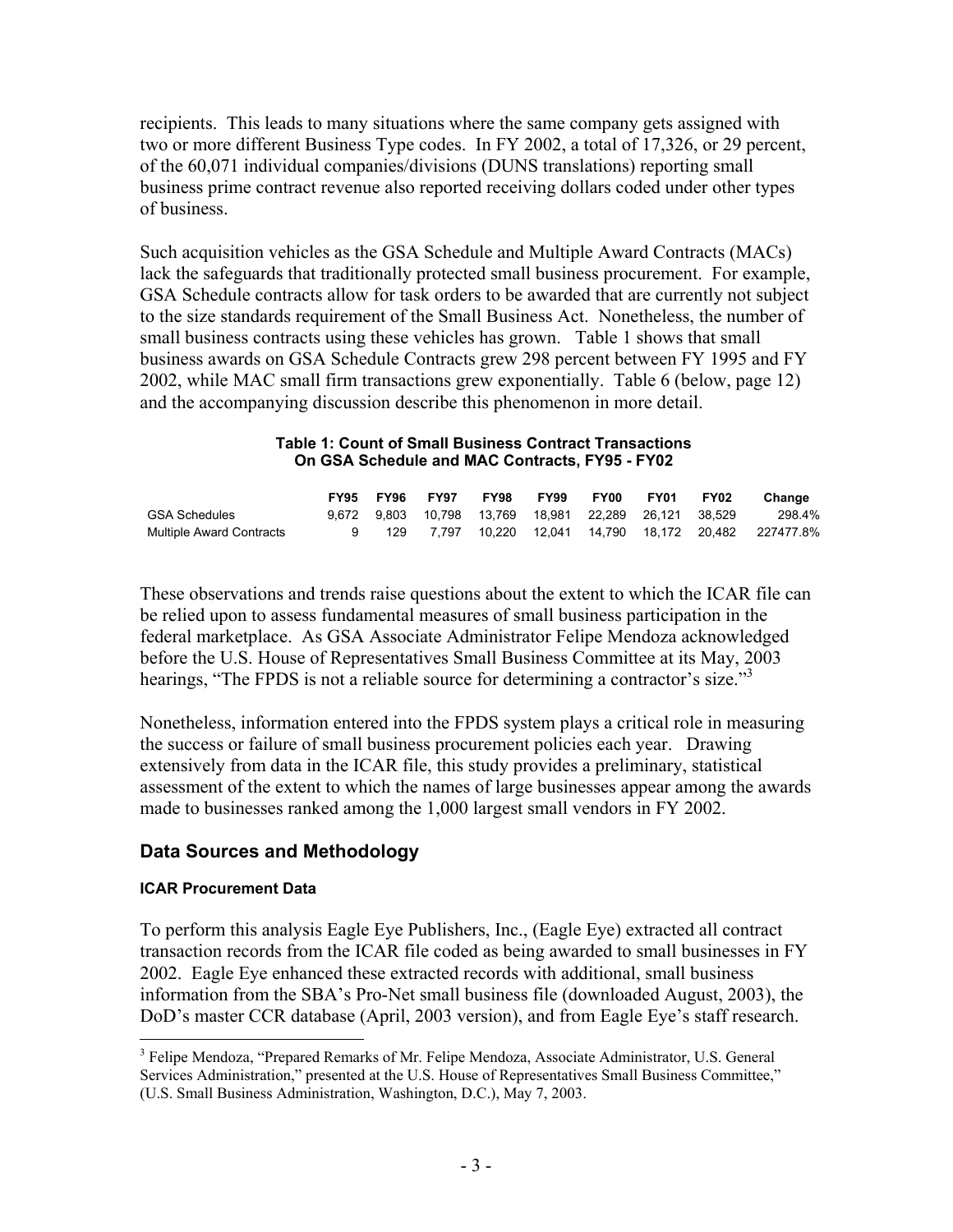The ICAR file was the source of all dollar figures and the source of the officiallyassigned small business designations.

The ICAR database provided the original, source data used in this study. The ICAR database is an electronic file containing data fields corresponding to all the information elements collected by contract officers on the DD-350 (defense) and SF-279 (civilian) ICAR forms. Each ICAR record represents information about one unique contract obligation on an unclassified prime contract typically worth at least \$25,000.

In FY 2002, a total of over 700,000 ICAR transactions were reported on 215,506 individual prime contracts. Small, sub-\$25,000 obligations can be made on an SF-279 but are more commonly reported in bulk through the SF-281 small purchase report. There is no upper limit to the value of contracts reported in a DD-350 or SF-279 report; all reported contracts are included in Eagle Eye's database.

In FY 2002, each contract office collected information on every transaction they administered and forwarded this information to their bureau's or agency's procurement data office. These offices took responsibility for performing preliminary data validation and forwarding valid transaction records to the FPDS each quarter for further editing and publication. With the adoption of the new FPDS-Next Generation (FPDS-NG) reporting system, these procedures will change over time to provide more direct input from the original contract entry system.

Contained in each ICAR transaction record is information describing the financial, competitive, statutory and other characteristics of the obligation. Over the entire course of a contract's duration, a contract officer might fill out numerous DD-350 or SF-279 forms for a single contract. This is because the dollars contained in a single obligation may not represent the total value of a contract. Some small contracts have only one obligation, but some large contracts can have well over 100.

Each DD-350 or SF-279 report forms the basis of a separate record in Eagle Eye's ICAR contracts database. Each record shows a unique combination of the following data elements: reporting agency, contract number, contract modification number, contracting office order number, contracting office code, action date, and amount of obligation (or de-obligation). Each time a new form is filled out a separate task has been documented.

One of the key fields captured in the ICAR report data entry process is the Type of Business code which identifies the size and nature of the recipient vendor on each transaction. It is the assignment of this code to the procurement data that helps agencies measure the amount of small business procurement done during the year, and it is the application of this code that this study assesses. The available Type of Business code assignments are listed in Table 2, below. The Type of Business codes were maintained throughout the study as the official measure of agency small business spending against which Eagle Eye compared the results of its research.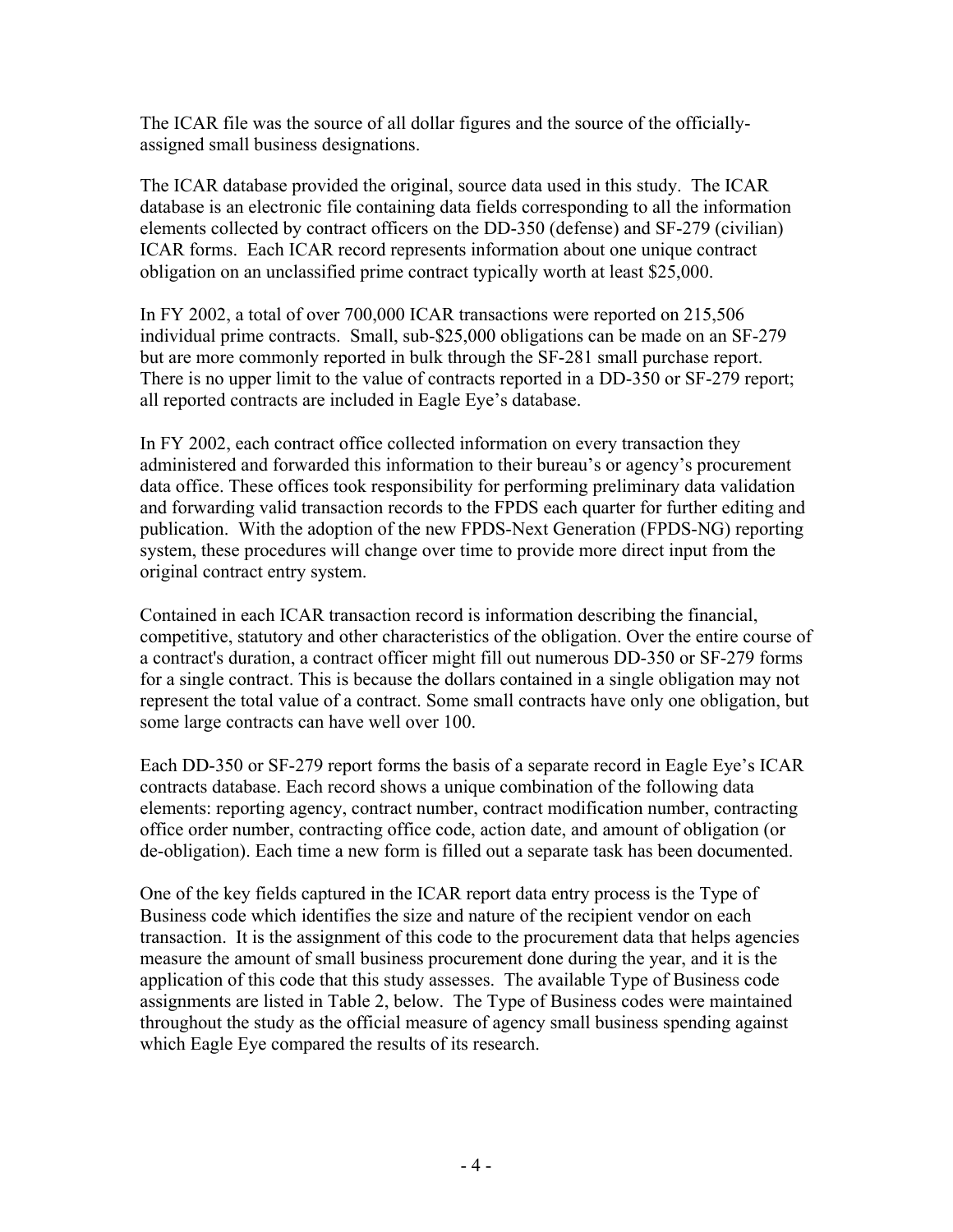#### **Table 2: ICAR Type of Business Codes**

| Code | <b>Description</b>                                                      |
|------|-------------------------------------------------------------------------|
|      | NOT REPORTED/NOT AVAILABLE                                              |
| A    | SMALL, MINORITY-OWNED BUSINESS                                          |
| B    | OTHER SMALL BUSINESS                                                    |
| C    | <b>LARGE BUSINESS</b>                                                   |
| D    | JWOD NONPROFIT AGENCY                                                   |
| Ε    | NONPROFIT EDUCATION ORGANIZATION                                        |
| F    | NONPROFIT HOSPITAL                                                      |
| G    | OTHER NONPROFIT ORGANIZATION                                            |
| н    | STATE/LOCAL GOVERNMENT - EDUCATIONAL                                    |
|      | STATE/LOCAL GOVERNMENT - HOSPITAL                                       |
| K    | OTHER STATE/LOCAL GOVERNMENT                                            |
|      | FOREIGN CONTRACTOR                                                      |
| м    | DOMESTIC CONTRACTOR PERFORMING OUTSIDE U.S.                             |
| U    | HISTORICALLY BLACK COLLEGE/UNIVERSITY OR MINORITY INSTITUTION (HBCU/MI) |

Currently, Type of Business codes are assigned by the contract officer tasked with filing the DD-350 or SF-279 transaction report. The actual code assigned may be based on information from the contractor, from previously assigned Type of Business codes for a particular contract or DUNS Number, or from information gathered from the Pro-Net and CCR contractor databases.

The aggregated dollar figures reported in the ICAR file's Transaction Amount field form the basis of all spending analysis in this study.

#### **Limitations of the ICAR Data**

The ICAR file includes reports from all major cabinet-level and independent agencies with appropriations authority and which are required to report procurement spending to the GSA. However, a number of federal and quasi-federal organizations issuing contracts are excluded from the ICAR reporting process: Congress and the Government Accounting Office; the Court System; the Federal Aviation Administration; the Tennessee Valley Authority; the U.S. Postal Service; The Federal Deposit Insurance Corporation; the International Monetary Fund and the World Bank; classified agencies like the Central Intelligence Agency and the National Security Agency. Although Eagle Eye publishes Postal Service and FAA contract databases, neither Postal Service nor FAA contract information was used in this analysis.

Credit card purchases are excluded from the ICAR file through FY 2003. Federal credit card spending totaled about \$14 billion in FY 2002. Credit cards are most commonly used for small, open market purchases that fall under the \$25,000 reporting threshold for the ICAR file. Records of this spending are reported separately by the GSA in highly aggregated databases, making them unusable for the purposes of this analysis.

Non-credit card purchases under \$25,000 are also excluded from this analysis. These purchases are colloquially referred to as "281 purchases," named after the government's Form 281 used to report them. Through FY 2003 Form 281 data was reported separately by the GSA in highly aggregated totals that are marginally useful for research purposes.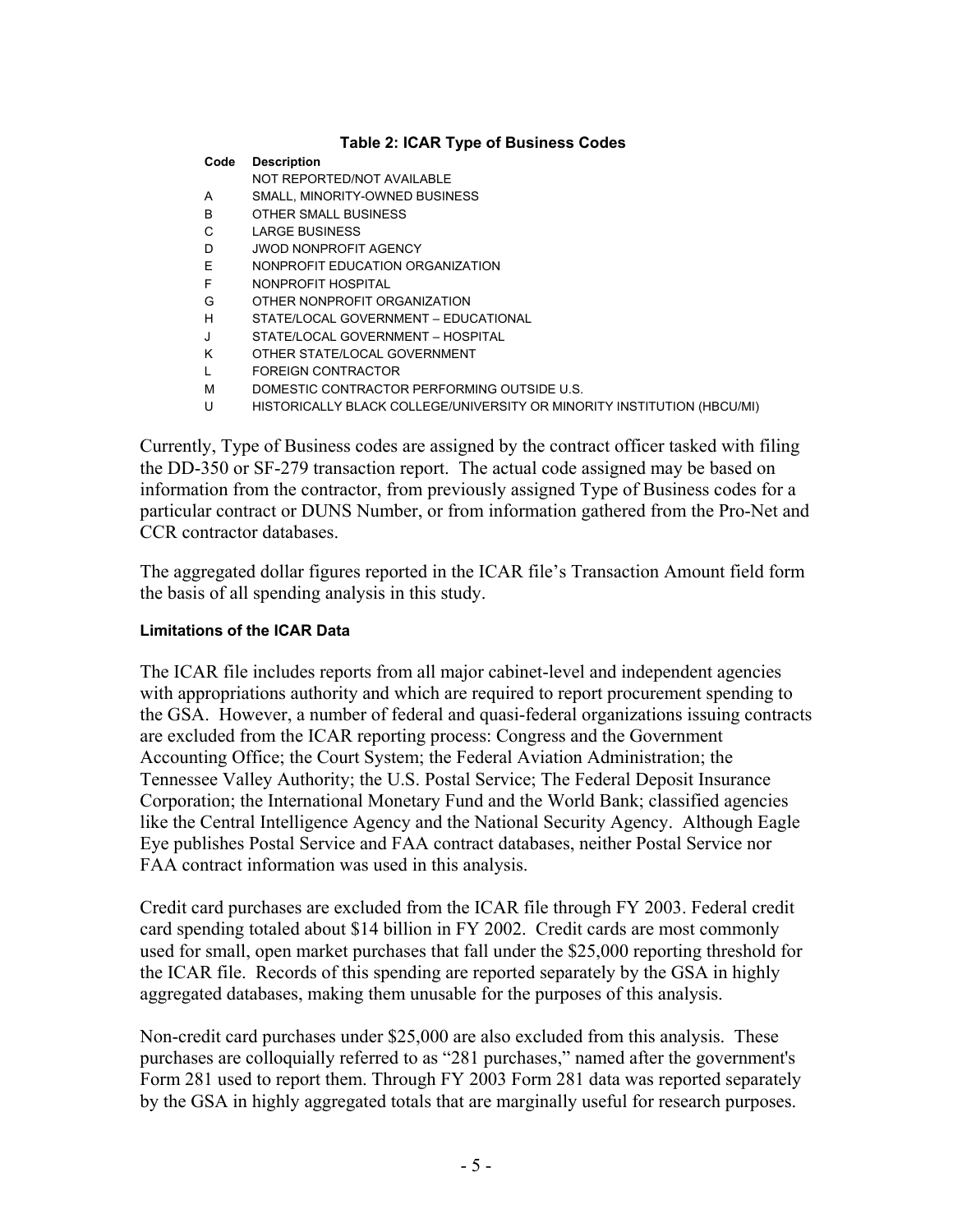Form 281 purchases totaled about \$15 billion in FY 2002. Both Credit Card and Form 281 data will be included in the data reported under the GSA's new contract reporting system beginning

It should be noted that the ICAR file is a dynamic database. Contracts, companies and dollar totals can change as the GSA issues corrections, changes, additions and deletions to its historical information with each quarterly data release. The \$50.8 billion small business spending figure cited in this study was the official total for FY 2002 as of September 2003.

#### **Assignment of the Eagle Eye Parent Company**

Critical to this analysis is the assignment of a Parent Company to the ICAR company records. This was done using Eagle Eye's master company lookup file and supplemental staff research. Parent Companies do not currently appear in the raw ICAR file.

Eagle Eye adds Parent Companies to the master data file in order to group related subsidiaries, divisions and alternately-spelled companies together under appropriately designated parent firms. Parent Companies are assigned based on Eagle Eye's determination of which entity is the majority owner of a company at the end of the indicated fiscal year. For the purposes of this study, Parent Companies were assigned based on Eagle Eye's determination of who the majority owner of a firm was as of September, 2002.

Individual, small business company listings often appear to fall within small business size standards when viewed individually in the ICAR file. However, when aggregated by parent company, these parent firms often exceed the SBA's size standards. Recognizing the true size of a parent firm is the main method used in this study to analyze small business records.

#### **Creating the Preliminary FY 2002 Small Business Ranking**

1

To calculate small business spending from the ICAR file for this study, Eagle Eye first selected all FY 2002 ICAR transaction records coded A or B in the ICAR Type of Business field from the master ICAR file maintained on our computer network. Code A is defined by the GSA as representing "Small, Minority-Owned Business" and Code B represents "All Other Small Business."4

With every small business transaction copied into a single file, this file was then merged with Eagle Eye's master Company Lookup File using the DUNS number as the linking field. Maintained continuously by Eagle Eye, the Company Lookup File contains up-todate parent company assignments for every company DUNS number in the master ICAR file. Eagle Eye merged the two files and added a Parent Company assignment to every record in the core small business file.

<sup>&</sup>lt;sup>4</sup> U.S. General Services Administration, Type of Business Code Lookup Table (FPDC: Washington, DC), May, 2003.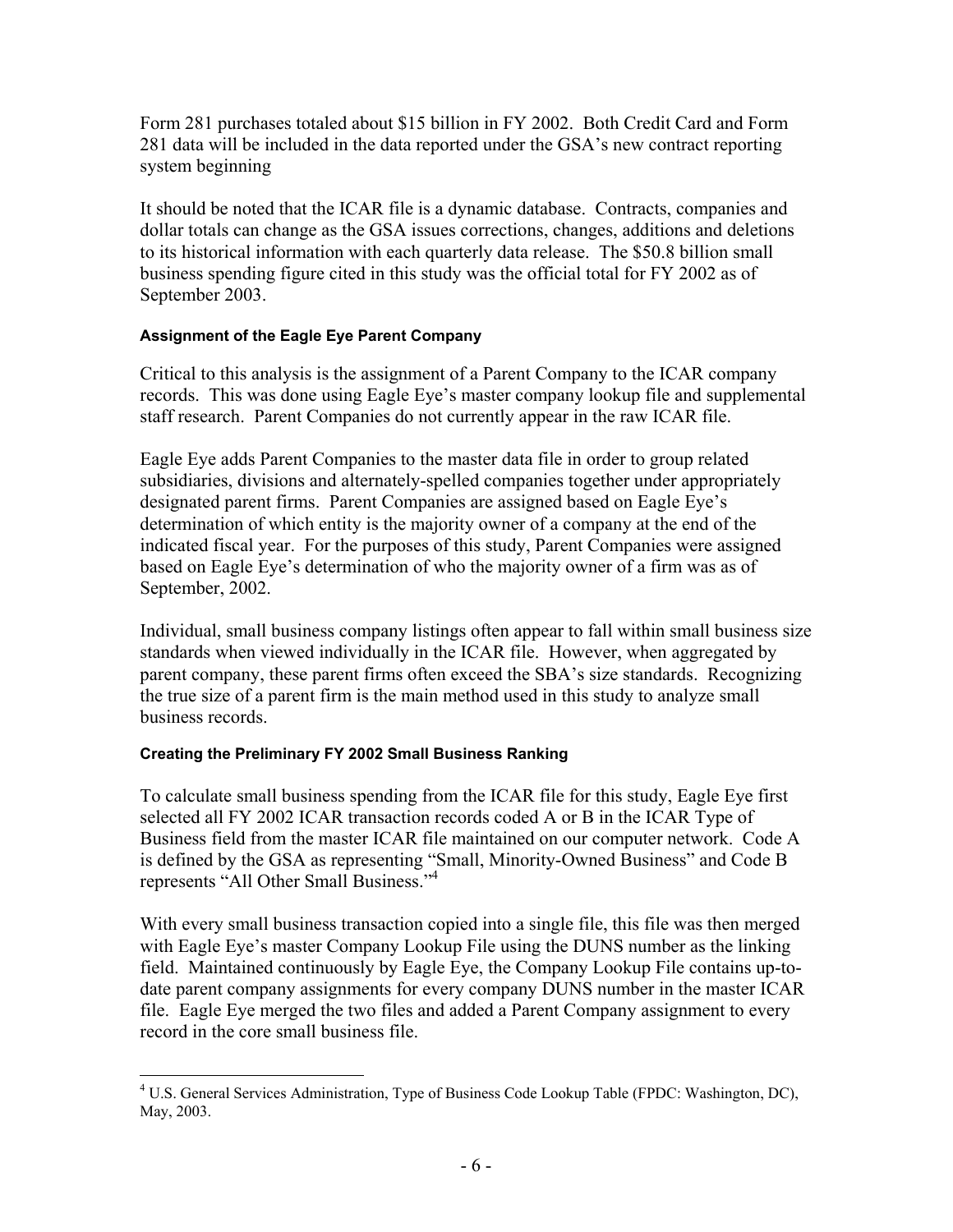Once the Parent Company assignment was made, Eagle Eye sorted, totaled and ranked just the officially-coded small business contract records by the newly assigned Parent Company Name. This process generated the "official" small business ranking for FY 2002. Eagle Eye then used these small business parent companies as a lookup table to go back into our master company file and identify all known DUNS numbers associated with these companies. We extracted these DUNS numbers into a new file and this, then, became the master company lookup file for extracting all relevant FY 2002 contract data used in this analysis.

This contract file was also merged with the Central Contractor Registry (CCR) and Pro-Net company files using the DUNS number as the linking field, to identify the SBA- and DoD-assigned small business classifications for each of the Top 1000 contractors designated as small businesses. The official CCR and Pro-Net small business indicators helped to validate Eagle Eye's small business designations, described below.

#### **Assignment of Eagle Eye Small Business Classification**

For this analysis Eagle Eye developed a four-character Business Size Status coding scheme to identify small firms in the ICAR data that appeared to be coded correctly, questionably, or incorrectly. These codes include:

#### **Table 3: Eagle Eye Business Status**

| <b>EE Status</b> | <b>Description</b>            |
|------------------|-------------------------------|
|                  | <b>Likely Small Business</b>  |
| 2                | <b>Partial Small Business</b> |
| 3                | <b>Likely Large Business</b>  |
| 4                | Other                         |

The Eagle Eye Small Business Codes did not replace the official Type of Business codes from the ICAR file. Rather, they were added as a separate "check field" to assess the accuracy of the officially-assigned Type of Business code.

Eagle Eye small business codes were assigned according to the following criteria:

**EE Size Status 1, Likely Small Business**: Eagle Eye performed three passes on the data. If, on the first pass, a parent company's small business revenues equaled 100 percent of the parent company revenues AND these revenues totaled less than \$90 million (the highest three-year average, non-financial small business revenue threshold) these companies were coded as Likely Small Businesses. Secondly, if both the CCR and Pro-Net small business flags showed "Y" and total parent company revenues were less than \$90 million, then these companies were also coded as Likely Small Businesses. Finally if 95 percent or more of a parent company's contract dollars were coded as Business Types A or B in the ICAR file AND they were coded as a small business in either the CCR or the Pro-Net databases, then these companies, too, were flagged as Likely Small **Businesses**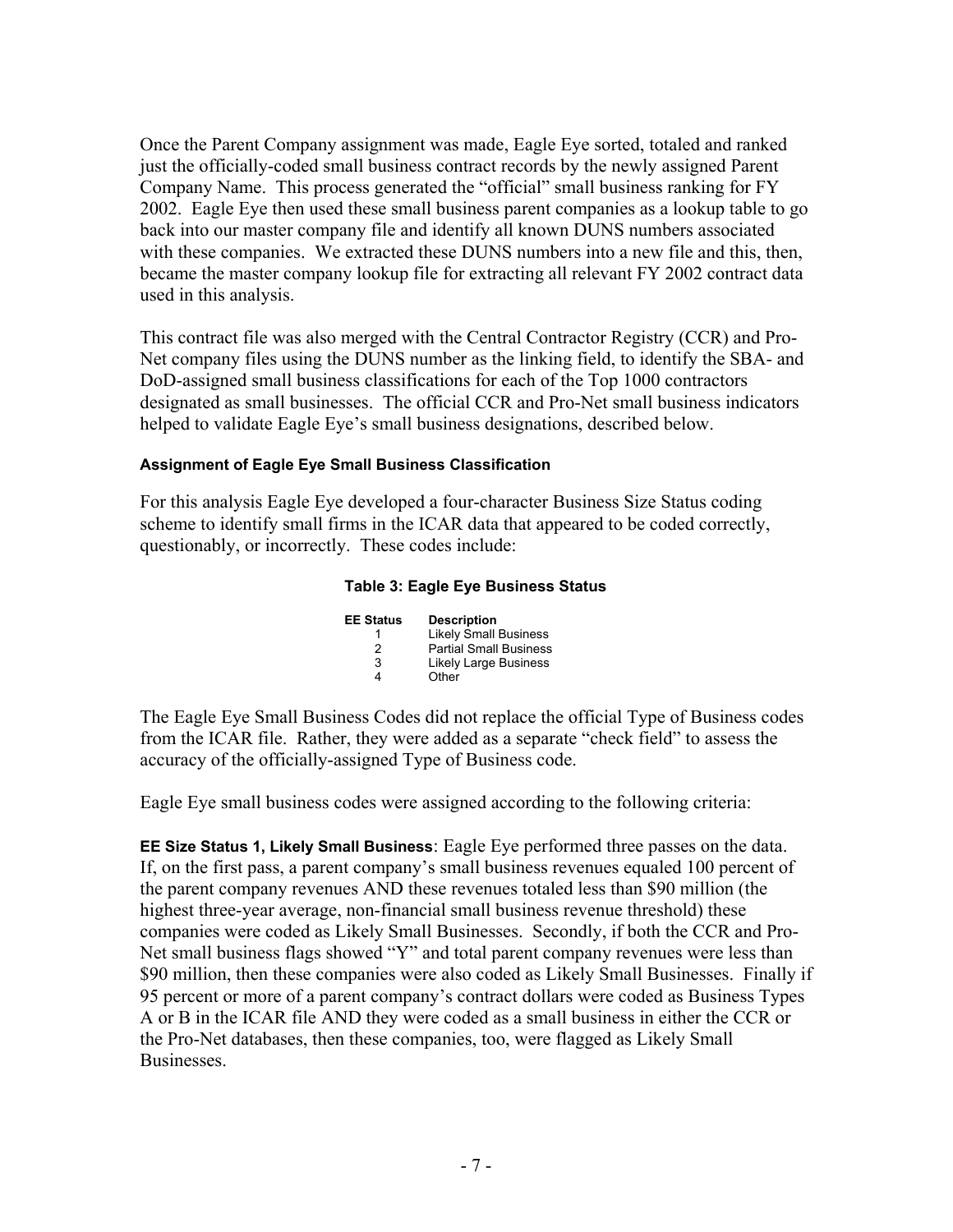**EE Size Status 2, Partial Small Business**: If between 1% and 95% of a parent company's total prime contract dollars were coded as Business Type A or B in the ICAR file, and no other business code was assigned, then this firm was considered a Partial Small Business and flagged for further research. Primarily because of multiple DUNS numbers that could not be confirmed in the CCR and Pro-Net databases, parts of approximately 60 companies that had been assigned EE Status 1 received a preliminary Status 2 assignment. These inconsistencies were resolved with additional internet research and phone calls.

**EE Size Status 3, Likely Large Business**: This code was only assigned to companies after Eagle Eye made direct contact with staff at these companies. The code was initially assigned to any company whose total parent company revenues exceeded \$750 million, about 25% more revenue than the largest confirmed small business. Eagle Eye identified other likely large business indicators and flagged these firms for further research. Other Likely Large Business indicators included large revenue totals, a large percentage of total revenue showing as being awarded to a large firm and a lack of links between the firm and an active small business listing in either the CCR or Pro-Net small business databases.

**EE Size Status 4, Other**: This code was initially assigned to every firm showing more than 50% of its total parent company revenues being awarded under Business Types D-U. Final assignment was made following direct confirmation that the recipient vendor was neither a small nor a large business. The most common types of Other businesses include foreign entities, non-profit organizations and government agencies.

#### **The Central Contractor Registry**

The Central Contractor Registration (CCR) plays a supporting role in this study. The CCR is the primary vendor database for the Department of Defense (DoD), National Aeronautics and Space Administration (NASA), Department of Transportation (DoT), and Department of Treasury. The CCR collects, validates, stores and disseminates company-related data in support of agency missions.

Both current and potential government vendors are required to register in CCR in order to be awarded contracts by the DoD, NASA, DoT and Treasury. As part of the registration process, the CCR collects extensive company information, including:

- **DUNS** Numbers
- Company and contact names, addresses, phone numbers, fax numbers and e-mail addresses
- Socioeconomic information, including company size and ownership characteristics
- Billing and payment information

Eagle Eye used the DUNS number field to link the ICAR and CCR databases. This, then, enabled the extraction of the small business code assigned to each DUNS number in the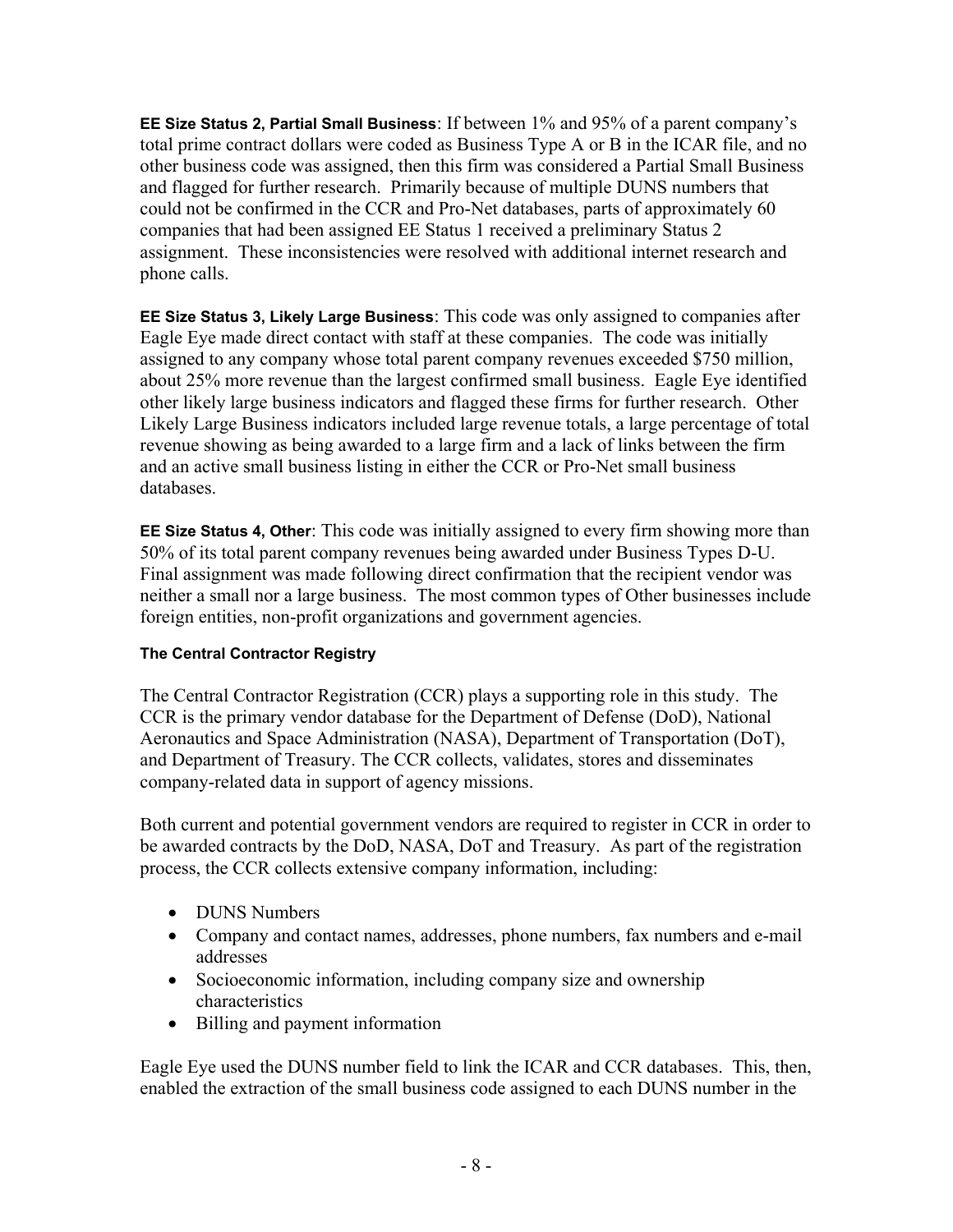CCR. Eagle Eye compared a total of 26 different CCR small business codes to the ICAR Codes A and B. If the business size status indicator in the CCR showed a DUNS number as a small firm, Eagle Eye combined this evidence with the small business size indicators in the Pro-Net and ICAR files to assign the Eagle Eye small business flag.

#### **Pro-Net**

The SBA's Pro-Net small business file also plays a supporting role in this study. Pro-Net is an Internet-based database of information on more than 195,000 small, disadvantaged, 8(a), HUBZone, and woman-owned businesses. Through the Pro-Net system the SBA collects extensive information about the size and socioeconomic characteristics of all registered small businesses. Pro-Net is the government's largest data repository of exclusively small business information.

Eagle Eye downloaded the August 2003 version of the entire Pro-Net database and linked it to the master ICAR file on the common DUNS number field enabling Eagle Eye to add Pro-Net's Small Business Flag to the core contract transaction file. A "Y" in the Pro-Net Small Business field and a "Y" in the CCR Small Business field combined with company revenues falling under the largest small business revenue thresholds provided confirmation of a firm's small business status for the purposes of this analysis.

#### **Key Findings and Analysis**

#### **Company Breakdown**

A total of 44 parent companies flagged by Eagle Eye as Large (EE Status Code 3) or Other (EE Status Code 4) received a total of \$2.0 billion worth of prime contracts coded as awarded to small firms in FY 2002. Overall, these firms received a total of \$51.4 billion in prime contracts, or one out of every five prime contract dollars awarded in FY 2002. Of these 44 firms, Eagle Eye classifies 39 as Large and five as Other. The firms are listed in Table 4, below.

| <b>Parent Company</b>                              | <b>Small Bus</b><br>Total | <b>Parent Total</b> | <b>SB</b><br>Rank | EE.<br>Status |
|----------------------------------------------------|---------------------------|---------------------|-------------------|---------------|
| <b>Large Firms</b>                                 |                           |                     |                   |               |
| TITAN CORP.                                        | 539,907,273               | 1,142,847,396       | 1                 | 3             |
| RAYTHEON CO.                                       | 126,655,804               | 7,485,536,468       | 18                | 3             |
| <b>BAE SYSTEMS</b>                                 | 119,750,000               | 1,485,944,241       | 21                | 3             |
| NORTHROP GRUMMAN CORP.                             | 100,164,181               | 12,384,923,456      | 34                | 3             |
| <b>BUHRMANN NV</b>                                 | 98,799,232                | 107,609,232         | 35                | 3             |
| CACI INTERNATIONAL INC<br>PEROT SYSTEMS GOVERNMENT | 90,851,846                | 513,328,251         | 38                | 3             |
| <b>SVCS</b>                                        | 64,341,000                | 73,478,285          | 67                | 3             |
| ANTEON CORPORATION (VA)                            | 56,037,999                | 694,775,403         | 77                | 3             |
| <b>L-3 COMMUNICATIONS CORP</b>                     | 55,391,000                | 1,494,489,891       | 79                | 3             |
| <b>VERIDIAN CORP.</b>                              | 46,427,000                | 270,395,181         | 115               | 3             |
| <b>CARLYLE GROUP</b>                               | 34,362,000                | 2,173,581,728       | 177               | 3             |

#### **Table 4: EE Status 3-4 Large and Other Companies Reporting Small Business Prime Contract Revenues FY 2002**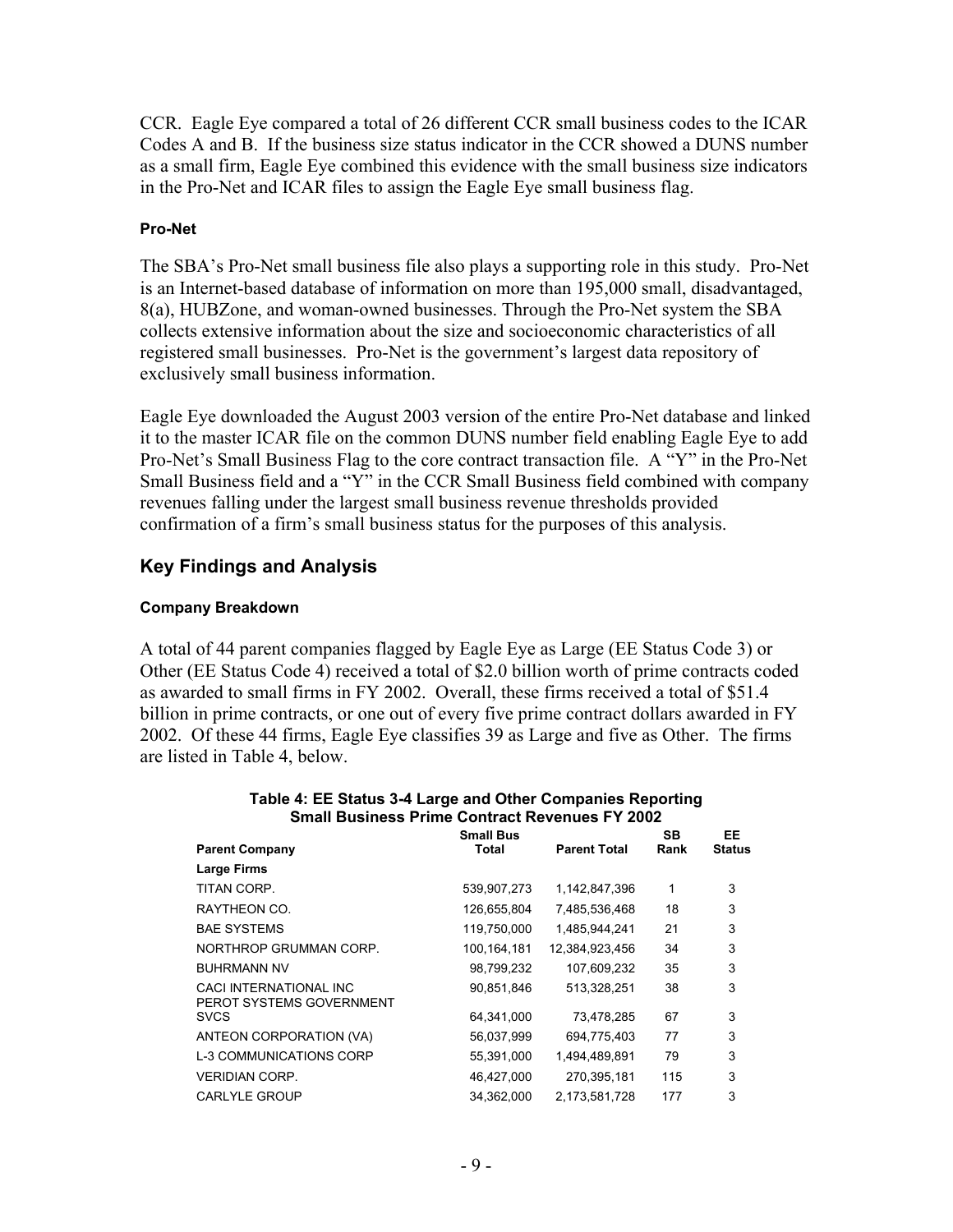| Total                                     | 2,007,307,199 | 51,383,158,878 |     |   |
|-------------------------------------------|---------------|----------------|-----|---|
| Subtotal, Group 4 firms                   | 157,063,000   |                |     |   |
| UNIVERSITY OF GUAM                        | 12,653,000    | 347,941,000    | 715 | 4 |
| TEXAS, STATE OF                           | 15,979,000    | 19,580,000     | 540 | 4 |
| U S DEPARTMENT OF THE TREASURY            | 18,925,000    | 26,294,000     | 418 | 4 |
| YWCA                                      | 43,435,000    | 173,140,000    | 124 | 4 |
| <b>CLASSIFIED DOMESTIC CONTRACTOR</b>     | 66,071,000    | 267,506,000    | 64  | 4 |
| <b>Other Firms</b>                        |               |                |     |   |
| SB Subtotal, Group 3 Firms                | 1,850,244,199 |                |     |   |
| MANAGEMENT CONSULTING INC                 | 9,592,143     | 42,426,817     | 997 | 3 |
| <b>CORTEZ III SERVICE CORP</b>            | 10,192,000    | 32,843,000     | 928 | 3 |
| MACTEC, INC.                              | 11,382,000    | 52,466,949     | 807 | 3 |
| PERKIN-ELMER CORP.                        | 11,454,624    | 60,476,855     | 804 | 3 |
| ORACLE CORP.                              | 11,566,676    | 205,459,176    | 795 | 3 |
| HEWLETT-PACKARD CO.                       | 12,068,080    | 337,332,430    | 749 | 3 |
| <b>ITT INDUSTRIES</b>                     | 12,145,000    | 1,099,025,445  | 747 | 3 |
| <b>CARDINAL HEALTH INC</b>                | 12,406,000    | 657,761,000    | 729 | 3 |
| DELOITTE & TOUCHE LLP                     | 12,485,000    | 58,674,210     | 723 | 3 |
| <b>VERITAS CAPITAL INC</b>                | 12,645,000    | 487,689,073    | 717 | 3 |
| PEARSON PLC                               | 13,969,000    | 155,002,041    | 627 | 3 |
| <b>BORO DEVELOPERS INC</b>                | 15,501,296    | 35,677,296     | 561 | 3 |
| HUNT BUILDING CORP.                       | 16,400,000    | 97,706,384     | 519 | 3 |
| <b>BATTELLE MEMORIAL INSTITUTE</b>        | 16,587,000    | 883,684,335    | 508 | 3 |
| ARCHER-DANIELS-MIDLAND CO.                | 18,740,325    | 215,526,230    | 425 | 3 |
| ELECTRONIC DATA SYSTEMS CORP.             | 18,978,000    | 1,076,338,245  | 417 | 3 |
| <b>KRUEGER INTERNATIONAL</b>              | 19,730,224    | 64,626,277     | 399 | 3 |
| BOOZ ALLEN HAMILTON INC.                  | 19,825,000    | 1,038,220,174  | 397 | 3 |
| WYLE LABORATORIES, INC.                   | 20,460,000    | 69,894,756     | 380 | 3 |
| SMITHS GROUP PLC                          | 20,569,000    | 113,137,050    | 376 | 3 |
| <b>PACIFIC ARCHITECTS &amp; ENGINEERS</b> | 22,433,000    | 68,594,000     | 338 | 3 |
| SRA INTERNATIONAL, INC.                   | 24,044,740    | 304,613,142    | 308 | 3 |
| A C S                                     | 24,273,915    | 643,417,540    | 303 | 3 |
| <b>SCIENCE APPLICATIONS INTL CORP</b>     | 25,594,723    | 3,478,059,868  | 277 | 3 |
| <b>GENERAL DYNAMICS CORP.</b>             | 29,377,290    | 6,972,677,805  | 223 | 3 |
| MANTECH INTERNATIONAL CORP                | 29,821,828    | 346,367,636    | 219 | 3 |
| OMI CORP.                                 | 32,650,000    | 102,929,000    | 192 | 3 |
| COMPUTER SCIENCES CORP.                   | 32,665,000    | 4,021,161,612  | 191 | 3 |

Note: "Classified Domestic Contractor" designates a firm that performs classified work and that is based in the United States.

If just these 44 firms had been classified as large businesses or assigned to another Type of Business category, the \$2 billion reduction in reported small business prime contract dollars would have reduced the reported small business dollars from \$50.8 billion to \$48.8 billion and lowered the small business share of FY 2002 procurement from 20.5 percent to 19.7 percent.<sup>5</sup>

<sup>&</sup>lt;sup>5</sup>The percentage of dollars designated for small business procurement is based on Eagle Eye estimates for FY 2002.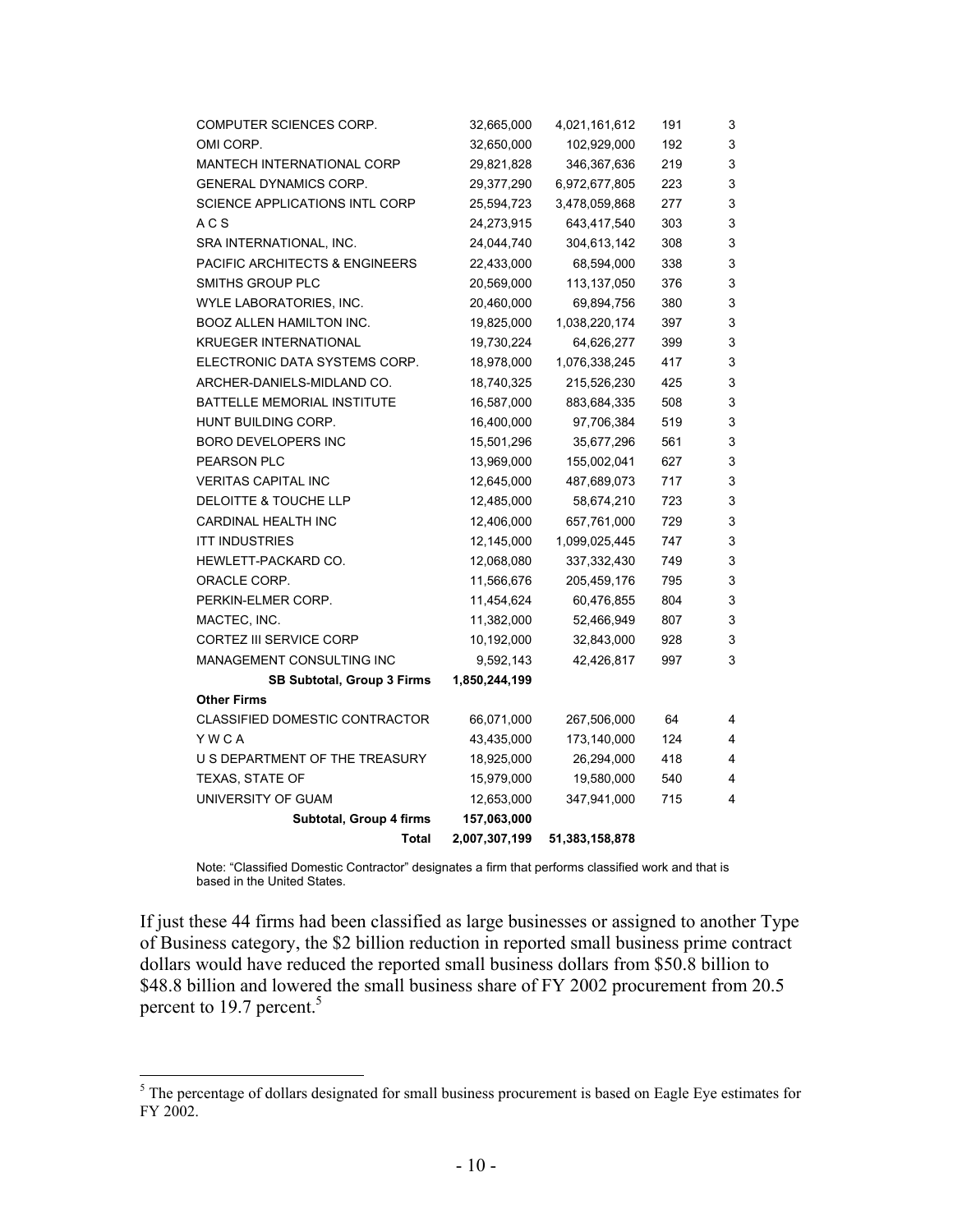Approximately eight percent of the questionable dollars are assigned to firms classified by Eagle Eye as "Other." "Other" firms include a mixture of non-profit, classified and government organizations coded as small but whose links to small business, as indicated by their DUNS numbers, are unclear. These five organizations are included with the other 39 questionable firms because they are clearly not small businesses. Determining the reason for their inclusion in the database as small firms was beyond the scope of this study.<sup>6</sup>

#### **Agency Breakdown**

 $\overline{a}$ 

Further analysis of the Status 3 and 4 (Large and Other Business) awards reveals that the primary agency sources of the \$2.0 billion are the Department of Defense (DoD) and the GSA, which together account for 79 percent of these funds. Table 5 below breaks the Top 1000 EE Status 3 and 4 awards out by agency.

| Agency                                      | <b>EE Status 3-4 Total</b> | <b>Share</b> |
|---------------------------------------------|----------------------------|--------------|
| DEPARTMENT OF DEFENSE                       | 967,615,579                | 48.20%       |
| <b>GENERAL SERVICES ADMINISTRATION</b>      | 620,007,514                | 30.89%       |
| <b>HEALTH &amp; HUMAN SERVICES</b>          | 57,945,000                 | 2.89%        |
| NATIONAL AERONAUTICS & SPACE ADMINISTRATION | 53,576,000                 | 2.67%        |
| DEPARTMENT OF TRANSPORTATION                | 48,057,689                 | 2.39%        |
| DEPARTMENT OF JUSTICE                       | 46,132,744                 | 2.30%        |
| DEPARTMENT OF THE INTERIOR                  | 33,320,000                 | 1.66%        |
| DEPARTMENT OF STATE                         | 33,131,067                 | 1.65%        |
| DEPARTMENT OF AGRICULTURE                   | 32,976,116                 | 1.64%        |
| AGENCY FOR INTERNATIONAL DEVELOPMENT        | 26,516,000                 | 1.32%        |
| DEPARTMENT OF VETERANS AFFAIRS              | 21,748,000                 | 1.08%        |
| DEPARTMENT OF THE TREASURY                  | 18,693,000                 | 0.93%        |
| DEPARTMENT OF COMMERCE                      | 15,238,000                 | 0.76%        |
| ENVIRONMENTAL PROTECTION AGENCY             | 8,940,740                  | 0.45%        |
| DEPARTMENT OF LABOR                         | 7,192,000                  | 0.36%        |
| DEPARTMENT OF ENERGY                        | 6,199,000                  | 0.31%        |
| <b>HOUSING &amp; URBAN DEVELOPMENT</b>      | 3,259,000                  | 0.16%        |
| DEPARTMENT OF EDUCATION                     | 2,107,750                  | 0.11%        |
| SOCIAL SECURITY ADMINISTRATION              | 1,309,000                  | 0.07%        |
| SMALL BUSINESS ADMINISTRATION               | 1,169,000                  | 0.06%        |
| <b>U.S. INFORMATION AGENCY</b>              | 532,000                    | 0.03%        |
| NATIONAL ARCHIVES & RECORDS ADMINISTRATION  | 481,000                    | 0.02%        |
| EXECUTIVE OFFICE OF THE PRESIDENT           | 226,000                    | 0.01%        |
| PEACE CORPS                                 | 205,000                    | 0.01%        |
| EQUAL EMPLOYMENT OPPORTUNITY COMMISSION     | 203,000                    | 0.01%        |
| NATIONAL LABOR RELATIONS BOARD              | 158,000                    | 0.01%        |
| SMITHSONIAN INSTITUTION                     | 131,000                    | 0.01%        |

#### **Table 5: Top 1000 Small Business EE Status 3-4 Dollars By Agency, FY 2002**

<sup>&</sup>lt;sup>6</sup> Recent feedback from officials at the University of Guam on a different company ranking suggests these dollars are a likely GSA reporting error and that the University's contract dollar total may be overstated by a factor of 100.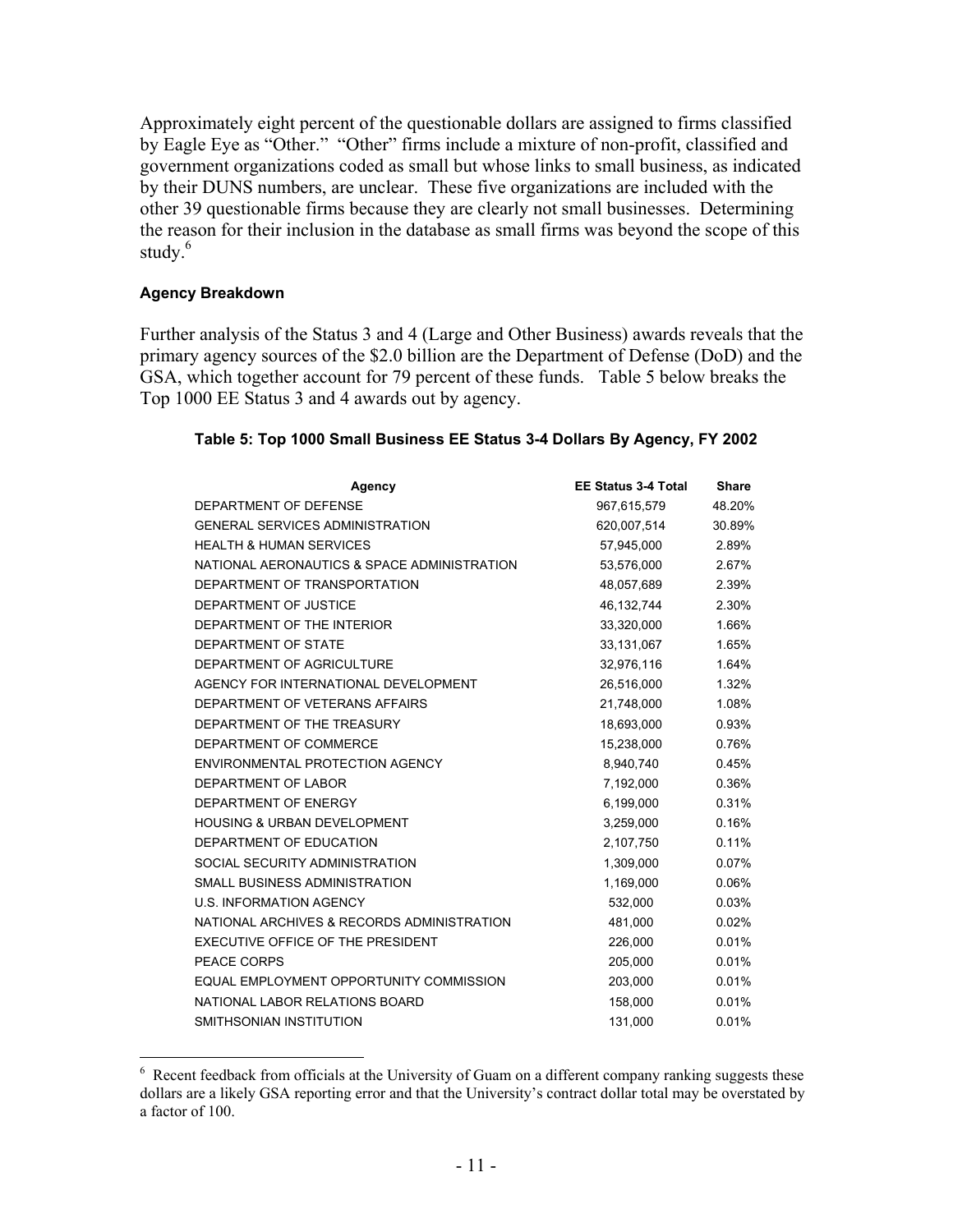| FEDERAL EMERGENCY MANAGEMENT AGENCY          | 72.000 | $0.00\%$ |
|----------------------------------------------|--------|----------|
| OFFICE OF PERSONNEL MANAGEMENT               | 70.000 | 0.00%    |
| NATIONAL FOUNDATION ON THE ARTS & HUMANITIES | 56.000 | 0.00%    |
| NATIONAL SCIENCE FOUNDATION                  | 40.000 | $0.00\%$ |

#### **Kind of Contract Breakdown**

Statistics in Table 6 show that over 80 percent of the Eagle Eye Status 3 and 4 dollars were issued on some form of multiple award or IDIQ-type contract. Together, GSA Schedules (Code G) and Multiple Award Contracts (Code L) accounted for 45 percent of these dollars, while Indefinite Delivery/Indefinite Quantity (ID/IQ) contracts and their modifications added another 36 percent.

Table 6 links the problem of nondisclosure of small GSA Schedule awards to two administrative problems. The first is that if the GSA assigns small business status to a firm when it initially awards a GSA Schedule contract, it considers the firm to be small for the duration of its GSA schedule (a maximum of five years). If the small firm is acquired by a large firm during this five-year period, the GSA still considers the firm to be small.

#### **Table 6: FY 2002 EE Status 3-4 Top 1000 Small Business Dollars Broken Out By Kind of Contract**

| Code | Description                                     | Total \$      | Share  |
|------|-------------------------------------------------|---------------|--------|
| G    | ORDER/MODIFICATION UNDER FEDERAL SCHEDULE       | \$721,812,153 | 35.96  |
| н    | <b>MODIFICATION</b>                             | \$441,549,861 | 22     |
| E    | ORDER UNDER INDEFINITE DELIVERY CONTRACT (IDC)  | \$282,262,216 | 14.06  |
| L    | ORDER UNDER MULTIPLE AWARD CONTRACT             | \$183,771,246 | 9.16   |
| C    | NEW DEFINITIVE CONTRACT                         | \$169,862,000 | 8.46   |
| D    | SMALL PURCHASE PROCEDURE                        | \$108,576,723 | 5.41   |
| F    | ORDER UNDER BASIC ORDERING AGREEMENT (BOA)      | \$100,041,000 | 4.98   |
| B    | DEFINITIVE CONTRACT SUPERSEDING LETTER CONTRACT | \$1,054,000   | 0.05   |
| A    | INITIAL LETTER CONTRACT                         | \$479,000     | 0.02   |
| Κ    | <b>TERMINATION FOR CONVENIENCE</b>              | $-$2.101.000$ | $-0.1$ |

The second problem Table 6 brings out is that the vast majority of awards to small firms under GSA Schedule and IDIQ contracts go unannounced on the federal government's FedBizOpps procurement web site. As a result of this lack of transparency, many awards that should be reserved for small firms, like Simplified Acquisitions, go to large firms unchallenged.

Still another problem is the amount of 8(a) dollars being received by these same large firms. A total of 32 EE Status 3-4 firms reporting receiving \$464.5 million in 8(a) setaside awards (SDB Code = A) during FY 2002. No EE Status 3-4 firms reported receiving any SDB set-aside dollars during the same fiscal year.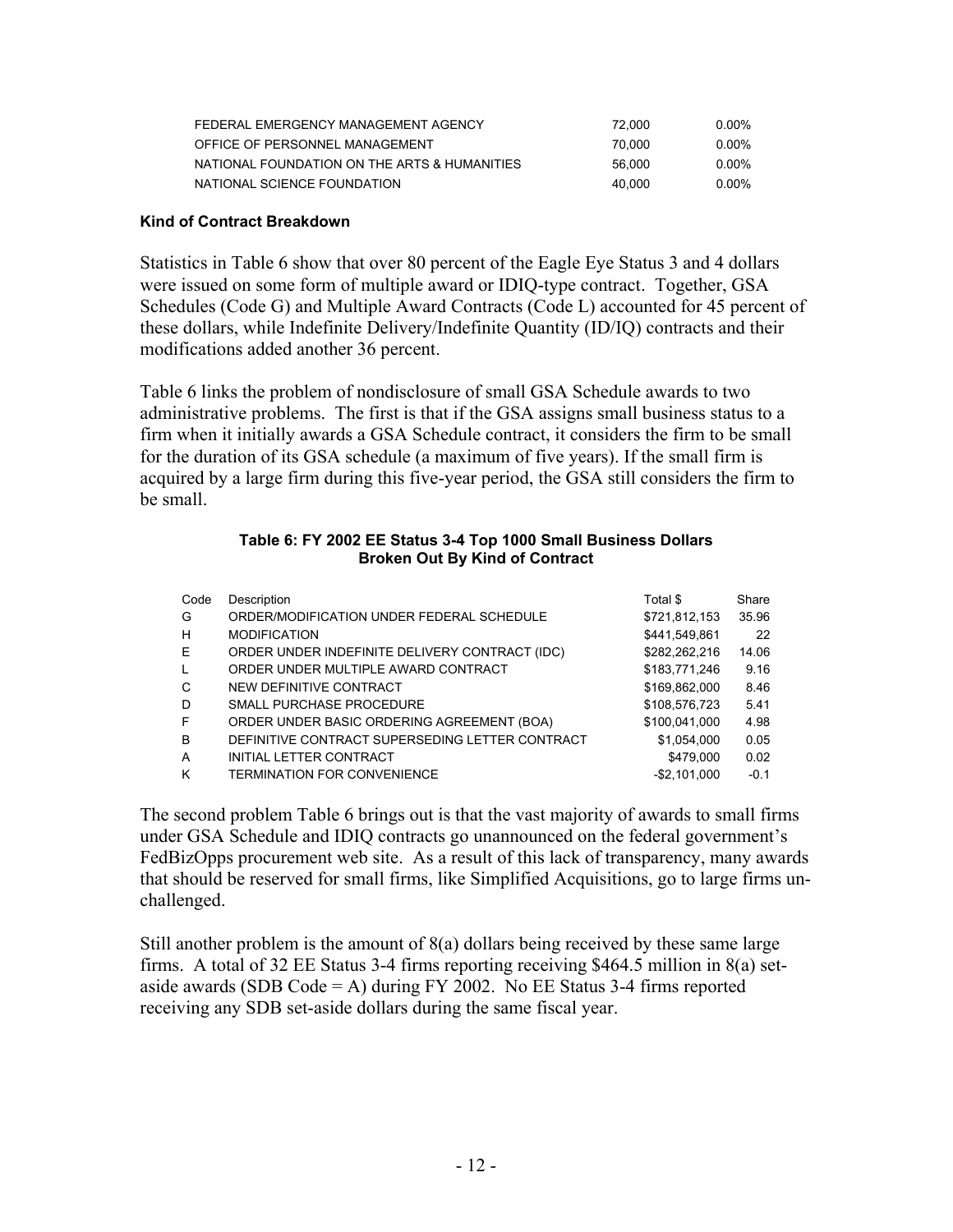#### **Beyond the Top 1000**

A larger problem potentially looms when companies coded as small and falling below the Top 1000 small firms are considered. The other 55,112 consolidated parent companies reported receiving \$23.2 billion in small business prime contract dollars and a total of \$98.5 billion in spending coded as Large, Foreign, Domestic Performing Overseas and other Type of Business categories.

#### **Conclusion**

Small business coding problems in the ICAR file appear to be driven by a number of factors, including:

- **Erroneous company size or type codes assigned by contract officers:** telephone calls by Eagle Eye to firms with multiple business type designations found many instances of coding inconsistencies for the same company, with no apparent explanation.
- **Large firms acquiring small firms during the fiscal year:** vendor consolidation has accelerated in recent years, yet changes in parent company affiliations recognized by agencies appear to lag considerably.
- **Small business designations linked to GSA Schedule contracts remaining unchanged through the five-year term of a company's GSA Schedule contract, or small firms growing out of some but not all of their size standards during the fiscal year:** A company can grow out of their size standard or be acquired by a large firm and still be considered small as they receive a growing stream of awards on GSA and multiple award-type contracts.
- **Firms designating all revenues as small business revenues when the firm is qualified as small in just one or a small number of NAICS categories**: if a firm maintains small business status in one NAICS size standard, should all dollar awards to this firm be considered small business awards?
- **Incorrectly assigned parent company affiliations:** information supplied to contract officials, whether by companies or through commercial lookup tables, appears unreliable and not up-to-date.
- **Unreported GSA Schedule and Multiple Award Contract awards:** the reduction in procurement reporting requirements has led to fewer award challenges on the basis of company size, permitting a growing number of large firms to receive small business awards.

The inconsistent small business data highlighted in this brief overview suggests that:

- Federal policy makers need to review and streamline agency policies for designating vendors as small businesses.
- Contract officers need clear and consistent guidance for identifying small vendors as they fill out various contract reports
- Database update procedures must be reviewed to insure that data drawn from the government's official vendor data repository, the Central Contract Registry (CCR), is always current and accurate